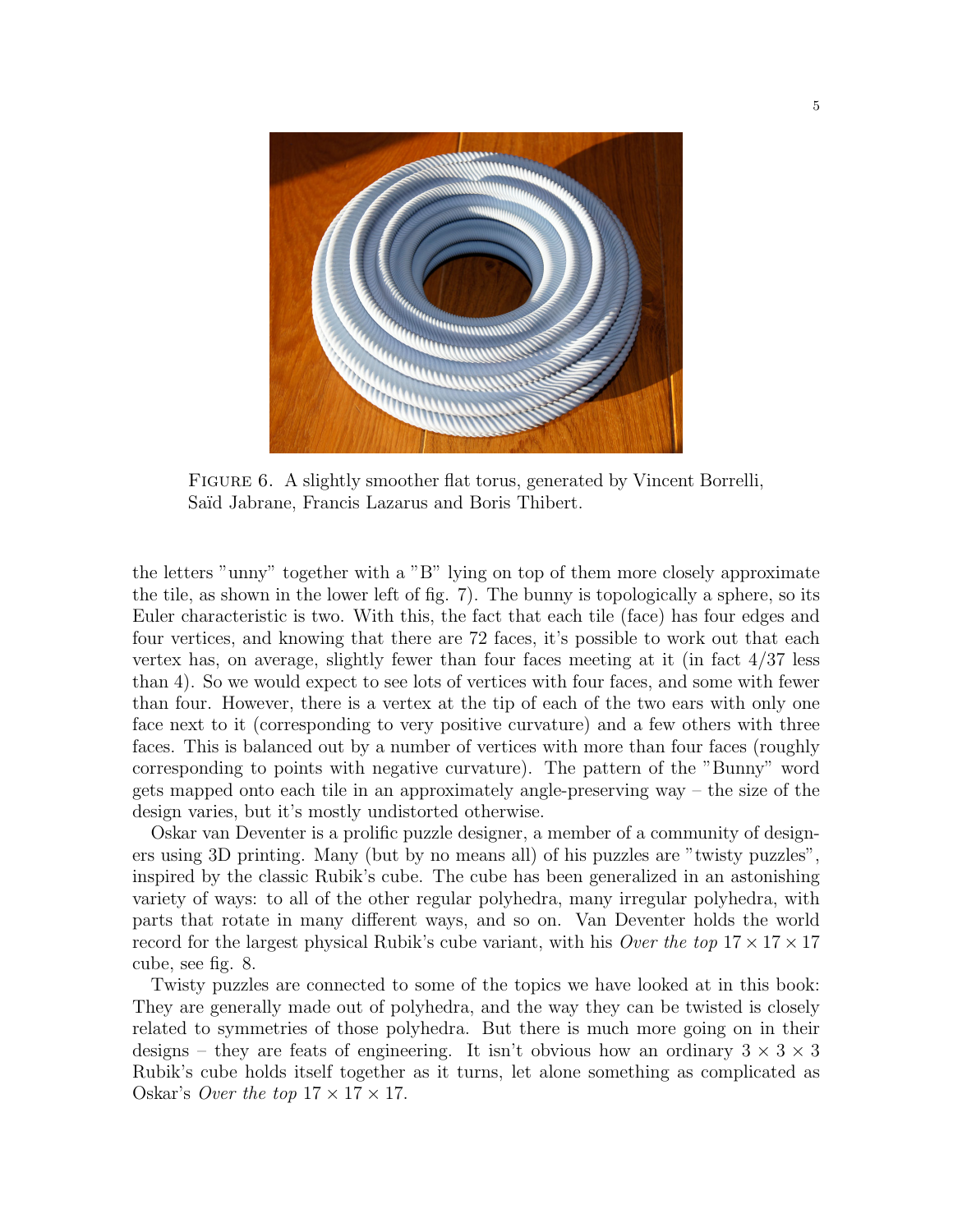

Figure 7. "Bunny" Bunny, by Craig S. Kaplan and me. The pattern on the four-sided tiles is shown in the lower left.



FIGURE 8. Over the top  $17 \times 17 \times 17$ , by Oskar van Deventer.